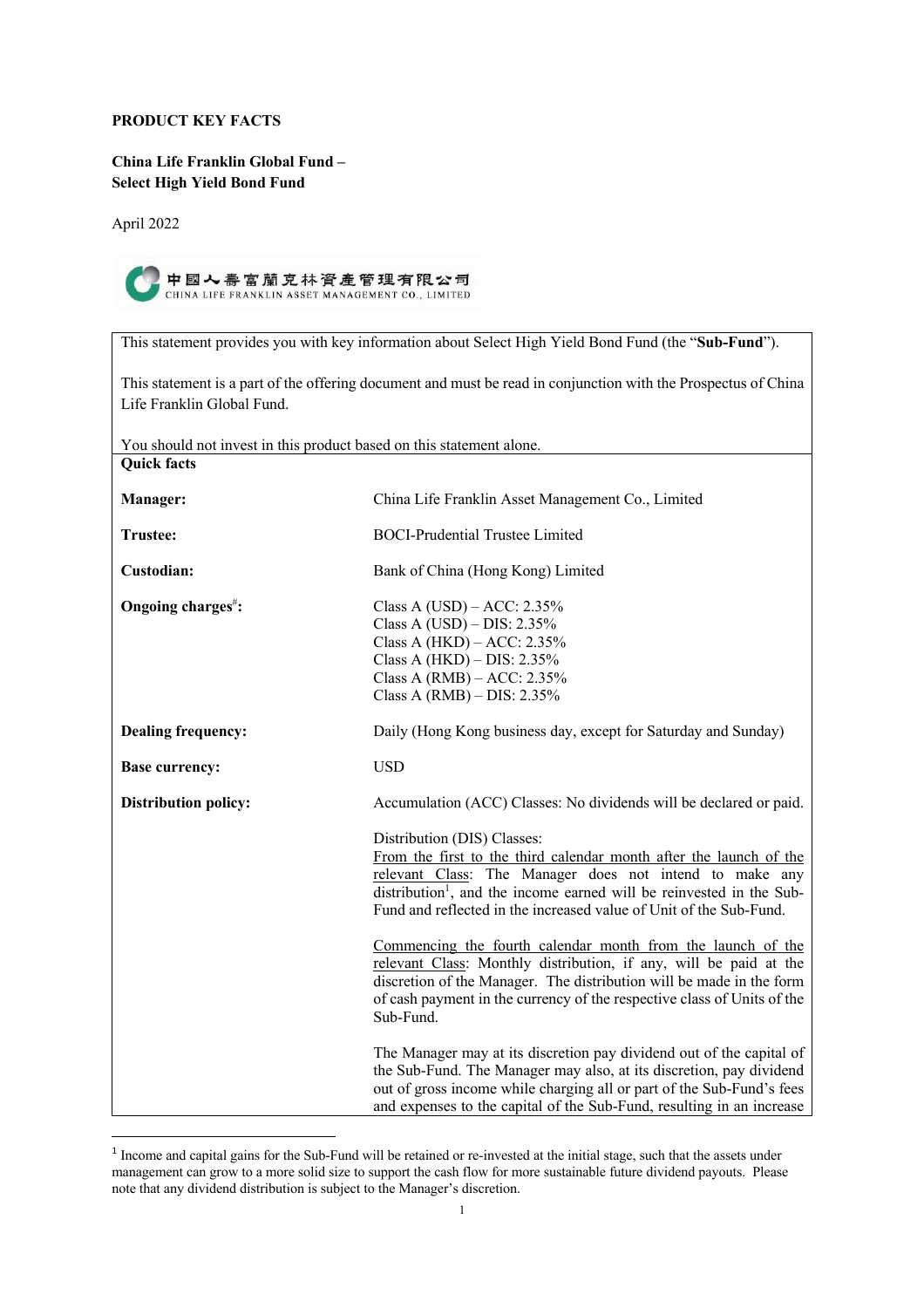|                                         | in distributable income for the payment of dividends by the Sub-Fund<br>and therefore, the Sub-Fund may effectively pay dividend out of<br>capital. Such distribution may result in an immediate decrease in the<br>net asset value per unit of the relevant Class.                                                      |
|-----------------------------------------|--------------------------------------------------------------------------------------------------------------------------------------------------------------------------------------------------------------------------------------------------------------------------------------------------------------------------|
| <b>Financial year end of the Trust:</b> | 31 December                                                                                                                                                                                                                                                                                                              |
| <b>Minimum investment:</b>              | Class A $(USD) - ACC$ , Class A $(USD) - DIS$ :<br>USD100 $\textdegree$ initial, USD100 $\textdegree$ subsequent<br>Class A $(HKD)$ – ACC, Class A $(HKD)$ – DIS:<br>HKD1,000^ initial, HKD1,000^ subsequent<br>Class A $(RMB) - ACC$ , Class A $(RMB) - DIS$ :<br>RMB1,000 $\land$ initial, RMB1,000 $\land$ subsequent |
| Minimum holding:                        | Class A (USD) – ACC, Class A (USD) – DIS: USD $100^{\circ}$<br>Class A (HKD) – ACC, Class A (HKD) – DIS: HKD1,000 $^{\circ}$<br>Class A (RMB) – ACC, Class A (RMB)) – DIS: RMB1,000 <sup><math>\hat{}</math></sup>                                                                                                       |
| <b>Minimum redemption amount:</b>       | Class A (USD) – ACC, Class A (USD) – DIS: USD $100^\circ$<br>Class A (HKD) – ACC, Class A (HKD) – DIS: HKD1,000 <sup><math>\hat{}</math></sup><br>Class A (RMB) – ACC, Class A (RMB) – DIS: RMB1,000 <sup><math>\hat{}</math></sup>                                                                                      |

# This figure is an estimate only as the Sub-Fund is newly established and represents the sum of the estimated ongoing expenses for a 12-month period chargeable to the Sub-Fund expressed as a percentage of the Sub-Fund's estimated average net asset value over the same period. The actual figure may be different from the estimate and may vary from year to year.

 $\hat{\ }$  Or such other amount prescribed by the Manager from time to time, subject to (where applicable) the prior approval of the SFC and/or on giving not less than one month's prior notice.

# **What is this product?**

Select High Yield Bond Fund is a sub-fund of China Life Franklin Global Fund which is an umbrella unit trust established by a trust deed dated 5 October 2020. It is governed by the laws of Hong Kong.

# **Investment Objective and Policy**

The Sub-Fund aims to provide a high level of income and capital appreciation over the medium to long term by investing primarily in a portfolio of global fixed income securities (in particular, high yield bonds (i.e. below investment grade and unrated bonds)). The Sub-Fund may invest in assets denominated in currencies other than its base currency (i.e. USD).

Debt securities (or the issuers of such debt securities) that the Sub-Fund seeks to invest in are across all durations/ratings. The Sub-Fund seeks to invest primarily (i.e. at least 70% of its Net Asset Value) directly in below investment grade corporate debt securities (rated below Moody's "Baa3" or below Standard & Poor's "BBB-" or equivalent rating by other internationally recognised rating agencies, or rated AA or below by a Mainland credit rating agency). While these credit ratings provided by the relevant rating agencies serve as a point of reference, the Manager will conduct its own assessment on the credit quality based on various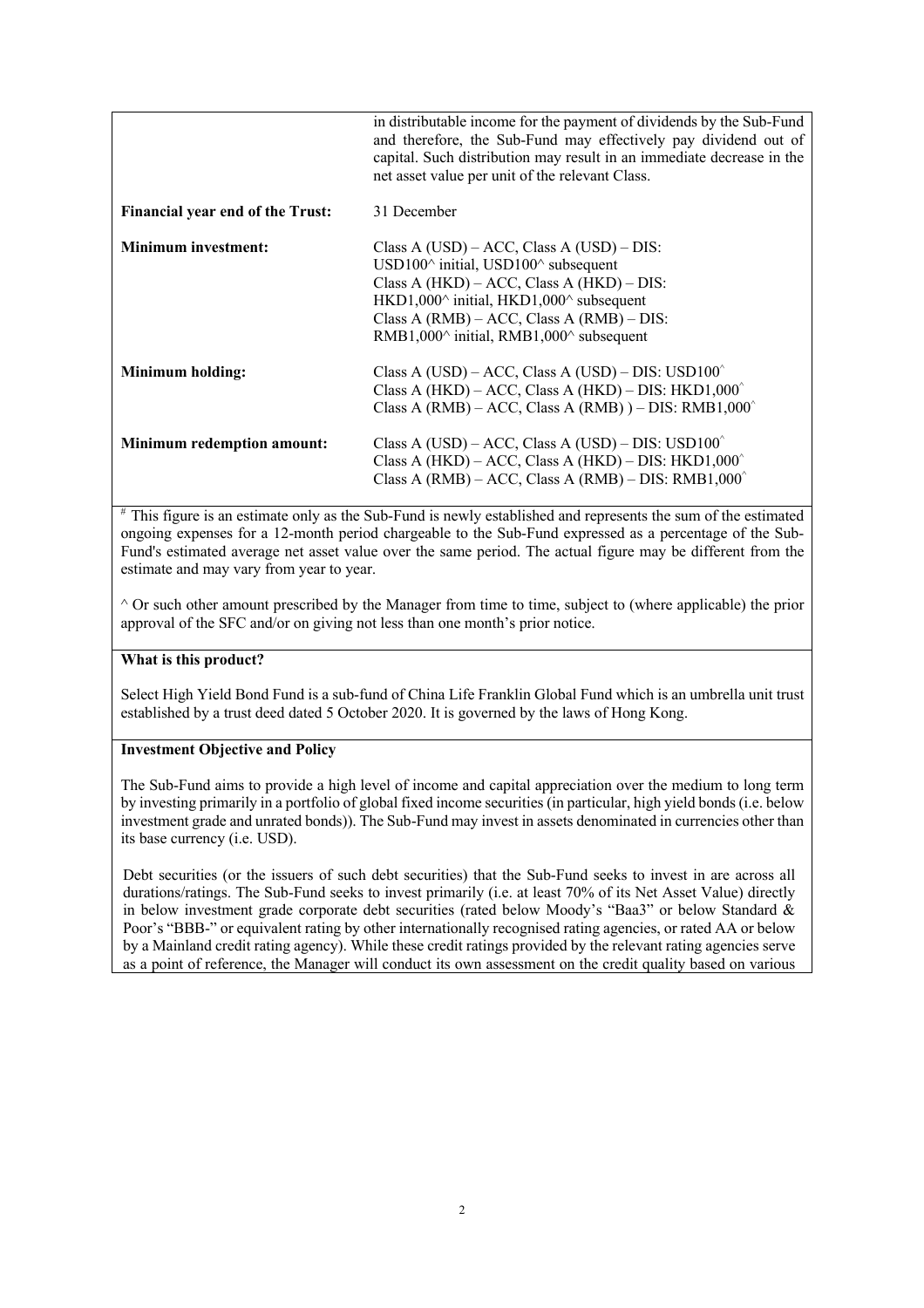factors, including leverage level, operating margin, return on capital, interest coverage, operating cash flows, industry outlook, competitive position in the market and corporate governance.

The Sub-Fund may also invest in unrated debt securities, for which the aggregate exposure in below investment grade and unrated debt securities may be up to 100% of its Net Asset Value. The Sub-Fund may also invest in investment grade debt securities.

For this purpose, if the relevant security does not itself have a credit rating, then reference can be made to the debt class rating of the issuer of the security. If both the security and the relevant issuer are not rated, then the security will be classified as unrated.

Debt securities in which the Sub-Fund may primarily invest shall also include, but are not limited to, convertible bonds (up to 20% limit) and traditional debt securities, and fixed and floating rate bonds.

The Sub-Fund will invest up to 30% of its Net Asset Value, in aggregate, in debt securities issued and/or guaranteed by sovereign issuers (including its government, public or local authority) which is below investment grade. For the avoidance of doubt, the Sub-Fund will not invest more than 10% of its Net Asset Value in debt securities issued and/or guaranteed by a single sovereign issuer which is below investment grade.

Furthermore, the Sub-Fund may invest:

up to 30% of its Net Asset Value in collective investment schemes or portfolios managed by the Manager or external asset managers, including exchange traded funds ("ETF") (including synthetic ETFs (i.e. ETFs that track an index by investing primarily in derivative instruments); and

less than 30% of its Net Asset Value directly in onshore China fixed income securities through the QI regime, the China Interbank Bond Market direct access scheme, the Bond Connect and/ or through any permissible means available to the Sub-Fund under prevailing laws and regulations.

The Sub-Fund may also have indirect exposures (less than 30% of its Net Asset Value) through financial derivative instruments that invest in or are linked to the performance of onshore China fixed income securities, e.g. via total return swaps.

The Sub-Fund may invest less than 30% of its Net Asset Value in debt instruments with loss absorption features ("LAP") (e.g. contingent convertible bonds issued by financial institutions, senior non-preferred debt and certain Additional Tier 1 and Tier 2 capital instruments<sup>2</sup> under the Banking (Capital) Rules (Cap. 155L). LAP is intended to capture debt instruments with features of contingent write-down or contingent conversion to ordinary shares on the occurrence of (a) when a financial institution is near or at the point of non-viability or (b) when the capital ratio of a financial institution falls to meet a specified level.

There is no restriction as to geographical allocation, sector and market capitalisation of issuers. Notwithstanding the above, depending on market circumstances, the Sub-Fund's investments may be concentrated in the Greater China region i.e. Mainland China, Hong Kong, Taiwan and Macau. Issuers of securities may be located in any country, and within the main asset classes described above, the Sub-Fund may invest up to 100% of its Net Asset Value in emerging markets.

The Sub-Fund may acquire financial derivative instruments for hedging and investment purposes.

The Manager will not engage in any securities financing transactions on behalf of the Sub-Fund.

#### **Use of derivatives**

The Sub-Fund's net derivative exposure may be up to 50 per cent. of the Sub-Fund's net asset value*.* 

 $2$  Tier 2 capital instruments also refer to debt instruments issued under an equivalent regime of non-Hong Kong jurisdictions.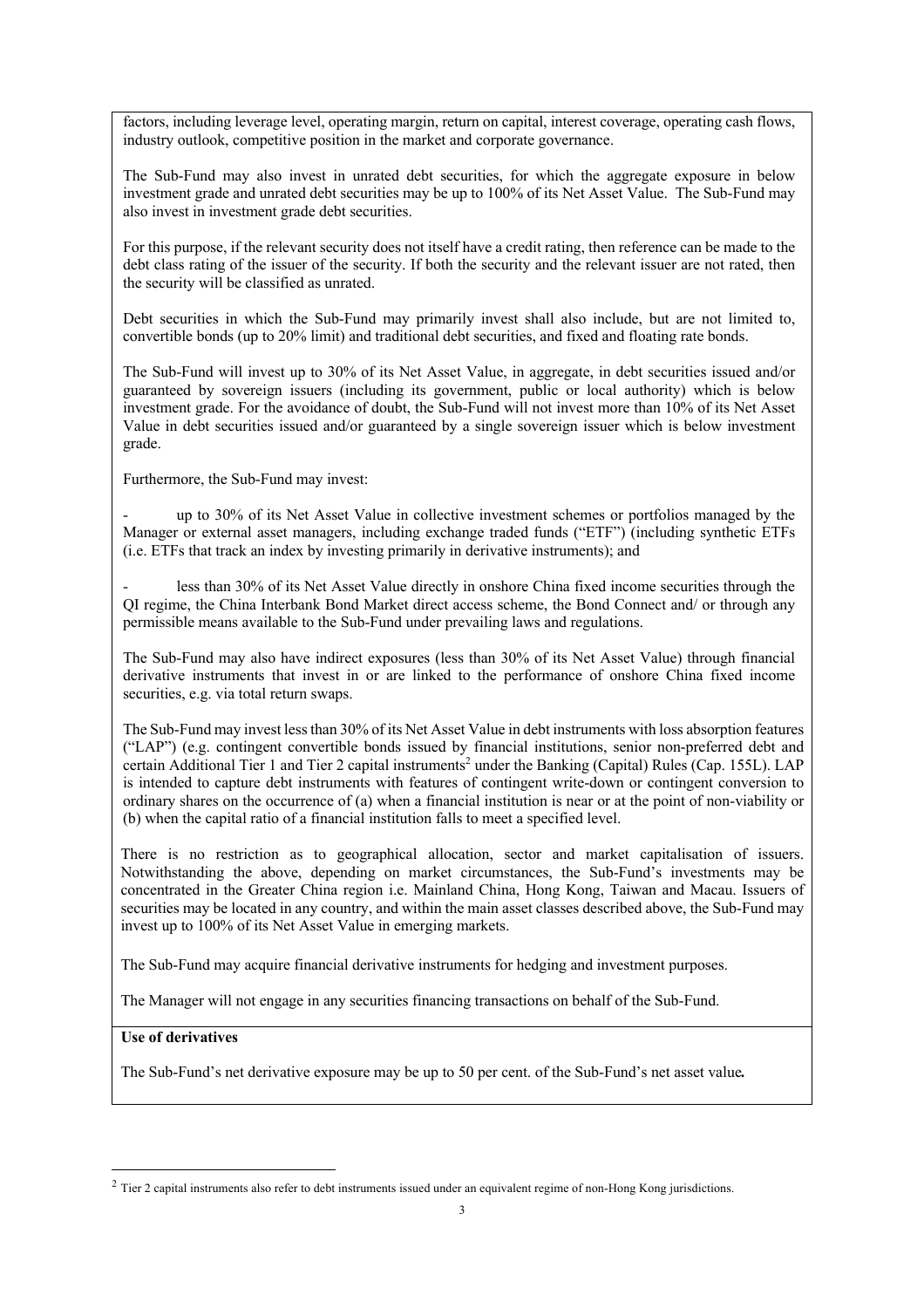### **What are the key risks?**

### **Investment involves risks. Please refer to the Prospectus for details including the risk factors.**

#### **Investment risk**

The Sub-Fund's investment portfolio may fall in value due to any of the key risk factors below and therefore your investment in the Sub-Fund may suffer losses. There is no guarantee of the repayment of principal.

#### **Risk associated with debt securities rated below investment grade or unrated**

The Sub-Fund may invest in debt securities rated below investment grade (in the case where the credit rating is designated/assigned by an internationally recognised credit agency) or rated AA or below by a Mainland credit rating agency (in the case the credit rating is designated/assigned by a Mainland China credit rating agency) or unrated. Such securities are generally subject to lower liquidity, higher volatility and greater risk of loss of principal and interest than high-rated debt securities. Adverse events or market conditions may have a larger negative impact on the prices of below investment grade or unrated debt securities.

#### **Risks relating to debt securities**

#### *Credit risk*

The Sub-Fund is exposed to the credit/default risk of issuers of the debt securities that the Sub-Fund may invest in.

#### *Interest rate risk*

Investment in the Sub-Fund is subject to interest rate risk. In general, the prices of debt securities rise when interest rates fall, whilst their prices fall when interest rates rise.

#### *Volatility and liquidity risk*

The debt securities in emerging countries may be subject to higher volatility and lower liquidity compared to more developed markets. The prices of securities traded in such markets may be subject to fluctuations. The bid and offer spreads of the price of such securities may be large and the Sub-Fund may incur significant trading costs.

#### *Downgrading risk*

The credit rating of a debt instrument or its issuer may subsequently be downgraded. In the event of such downgrading, the value of the Sub-Fund may be adversely affected. The manager may or may not be able to dispose of the debt instruments that are being downgraded.

#### *Sovereign debt risk*

The Sub-Fund's investment in securities issued or guaranteed by governments may be exposed to political, social and economic risks. In adverse situations, the sovereign issuers may not be able or willing to repay the principal and/or interest when due or may request the Sub-Fund to participate in restructuring such debts. The Sub-Fund may suffer significant losses when there is a default of sovereign debt issuers.

#### *Valuation risk*

Valuation of the Sub-Fund's investments may involve uncertainties and judgmental determinations. If such valuation turns out to be incorrect, this may affect the NAV calculation of the Sub-Fund.

#### *Credit rating risk*

Credit ratings assigned by rating agencies are subject to limitations and do not guarantee the creditworthiness of the security and/or issuer at all times.

#### *Mainland China credit rating agency risk*

The credit appraisal system in the Mainland China and the rating methodologies employed in the Mainland China may be different from those employed in other markets. Credit ratings given by Mainland Chinese rating agencies may therefore not be directly comparable with those given by other international rating agencies.

#### **Currency risk**

Underlying investments of the Sub-Fund may be denominated in currencies other than the base currency of the Sub-Fund. Also, a class of shares may be designated in a currency other than the base currency of the Sub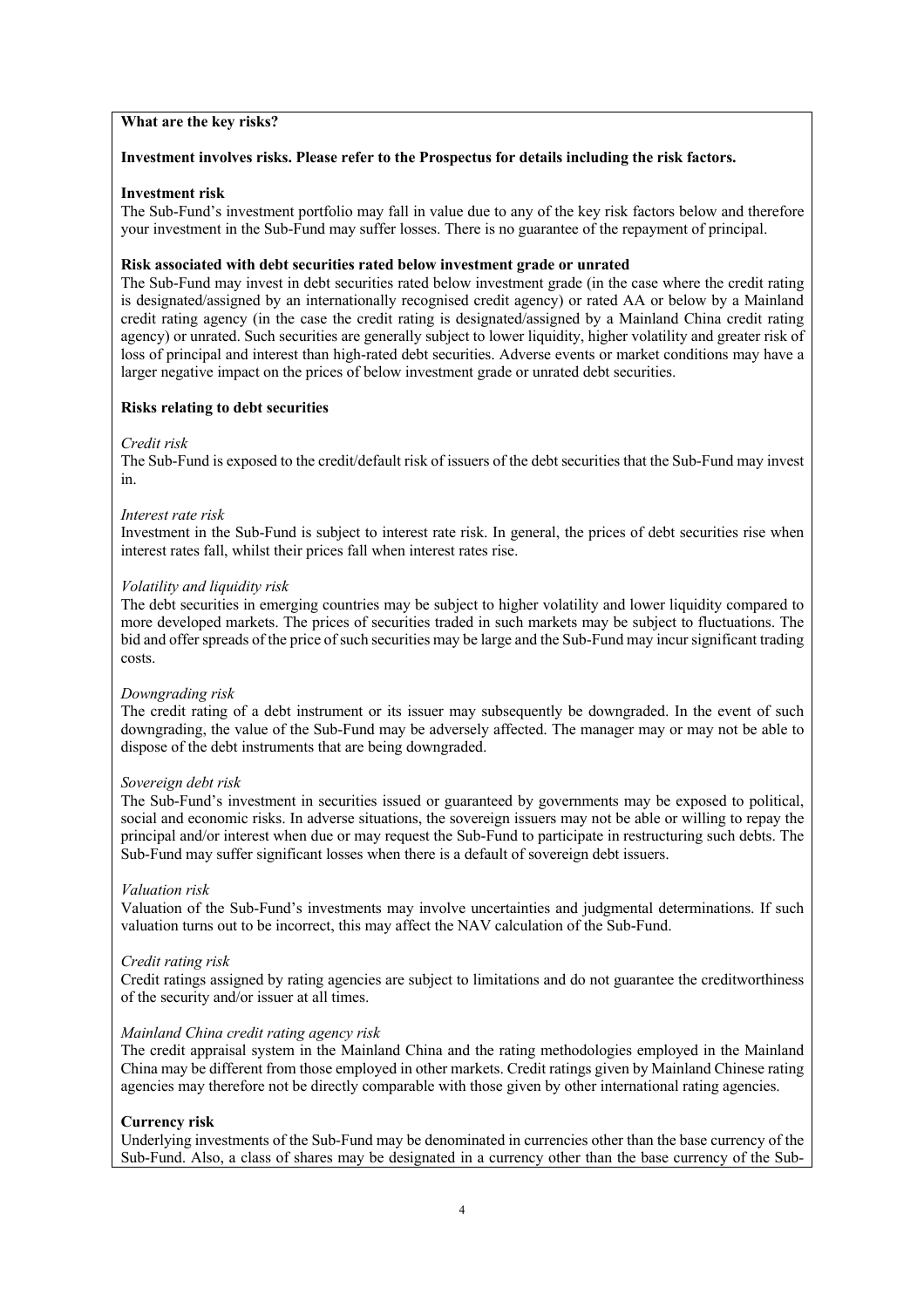Fund. The NAV of the Sub-Fund may be affected unfavorably by fluctuations in the exchange rates between these currencies and the base currency and by changes in exchange rate controls.

# **Emerging markets risk**

The Sub-Fund invests in emerging markets which may involve increased risks and special considerations not typically associated with investment in more developed markets, such as liquidity risks, currency risks/control, political and economic uncertainties, legal and taxation risks, settlement risks, custody risk and the likelihood of a high degree of volatility.

# **Concentration risk**

The Sub-Fund's investments may be concentrated in the Greater China region. The value of the Sub-Fund may be more volatile than that of a Sub-Fund having a more diverse portfolio of investments.

The value of the Sub-Fund may be more susceptible to adverse economic, political, policy, foreign exchange, liquidity, tax, legal or regulatory event affecting the Greater China region.

## **Risks of investing in other collective investment schemes**

The underlying collective investment schemes in which the Sub-Fund may invest may not be regulated by the SFC. There may be additional costs involved when investing into these underlying collective investment schemes. There is also no guarantee that the underlying collective investment schemes will always have sufficient liquidity to meet the Sub-Fund's redemption requests as and when made.

## **Risks associated with investments in debt instruments with loss-absorption features (LAP)**

Debt instruments with loss-absorption features are subject to greater risks when compared to traditional debt instruments as such instruments are typically subject to the risk of being written down or converted to ordinary shares upon the occurrence of a pre-defined trigger events (e.g. when the issuer is near or at the point of nonviability or when the issuer's capital ratio falls to a specified level), which are likely to be outside of the issuer's control. Such trigger events are complex and difficult to predict and may result in a significant or total reduction in the value of such instruments.

In the event of the activation of a trigger, there may be potential price contagion and volatility to the entire asset class. Debt instruments with loss-absorption features may also be exposed to liquidity, valuation and sector concentration risk.

The Sub-Fund may invest in contingent convertible debt securities, commonly known as CoCos, which are highly complex and are of high risk. Upon the occurrence of the trigger event, CoCos may be converted into shares of the issuer (potentially at a discounted price), or may be subject to the permanent write-down to zero. Coupon payments on CoCos are discretionary and may be cancelled by the issuer at any point, for any reason, and for any length of time.

The Sub-Fund may invest in senior non-preferred debts. While these instruments are generally senior to subordinated debts, they may be subject to write-down upon the occurrence of a trigger event and will no longer fall under the creditor ranking hierarchy of the issuer. This may result in total loss of principal invested.

## **Risks associated with distribution out of/effectively out of the capital**

Payment of dividends out of capital and/or effectively out of capital amounts to a return or withdrawal of part of an investor's original investment or from any capital gains attributable to that original investments. Any such distributions may result in an immediate reduction of the net asset value per Unit.

# **Past Performance of the Sub-Fund**

As the Sub-Fund is newly established, there is insufficient data to provide a useful indication of past performance to investors.

## **Is there any guarantee?**

The Sub-Fund does not have any guarantees. You may not get back the amount of money you invest.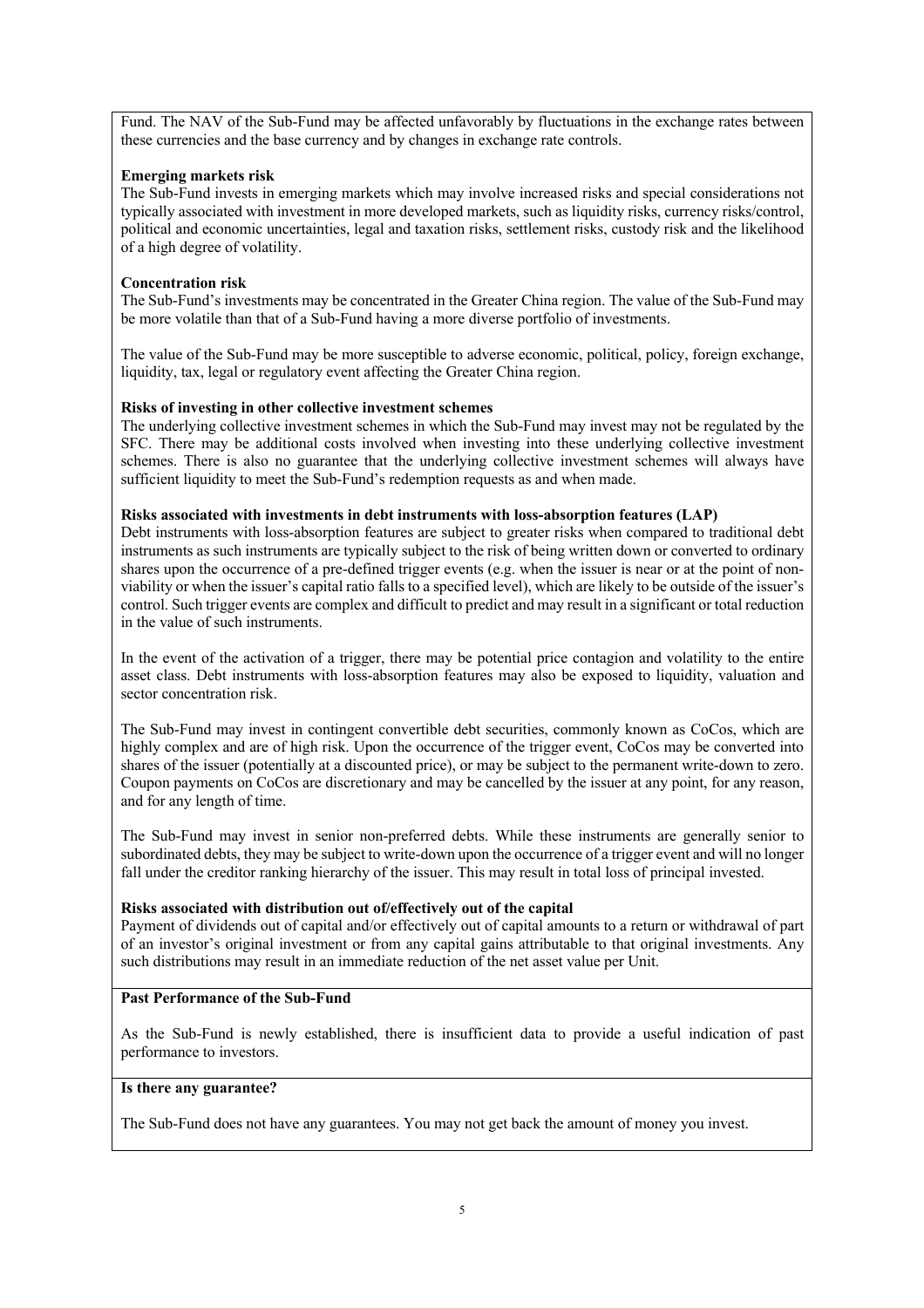## **What are the fees and charges?**

You will be given not less than one month's prior written notice should there be any increase of the following fees and charges up to a specified permitted maximum level as set out in the Prospectus.

# **Charge which may be payable by you**

You may have to pay the following fees when dealing in the units of the Sub-Fund.

| What you pay                             |
|------------------------------------------|
| Class A: Up to 5% of subscription amount |
| Class A: Nil                             |
| Class A: Nil                             |
|                                          |

 $\land$  Investors may be subject to pricing adjustments (including fiscal charges adjustment and swing pricing mechanism) when they subscribe, redeem or switch Units of the Sub-Fund. For details, please refer to "**Adjustment of Prices**" under the section headed "**Valuation and Suspension**" in the main part of the Prospectus.

## **On-going fees payable by the Sub-Fund**

The following expenses will be paid out of the Sub-Fund. They affect you because they reduce the return you get on your investments.

|                 | Annual rate (as a % of the relevant class of Units' net<br>asset value)            |
|-----------------|------------------------------------------------------------------------------------|
| Management Fee  | Class A: $1\%$ per annum; Up to maximum of $3\%$ per annum                         |
| Trustee Fee     | Class A: Up to $0.5\%$ per annum<br>(subject to a monthly minimum fee to USD5,000) |
| Custodian Fee   | Class A: Up to $0.05\%$ per annum                                                  |
| Performance Fee | Nil                                                                                |

# **Other fees**

You may have to pay other fees and charges when dealing in the Sub-Fund.

## **Additional information**

You generally subscribe and redeem units of the Sub-Fund at the net asset value per unit of the Sub-Fund calculated as at the relevant valuation day after the Transfer Agent has received your request in good order by 4:00 p.m. (Hong Kong time) on such valuation day. However, different distributors may have different dealing cut-off times.

The net asset value of the Sub-Fund is calculated and the price of units published each business day. They are available online at http://www.clamc.com.hk (the contents of which have not been reviewed by the SFC).

The compositions of the dividends (i.e. the relative amounts paid out of (i) net distributable income and (ii) capital) for the last 12 months are available by the Manager on request and also on the Manager's website http://www.clamc.com.hk (the contents of which have not been reviewed by the SFC).

# **Important**

If you are in doubt about the contents of this statement, you should seek independent professional financial advice.